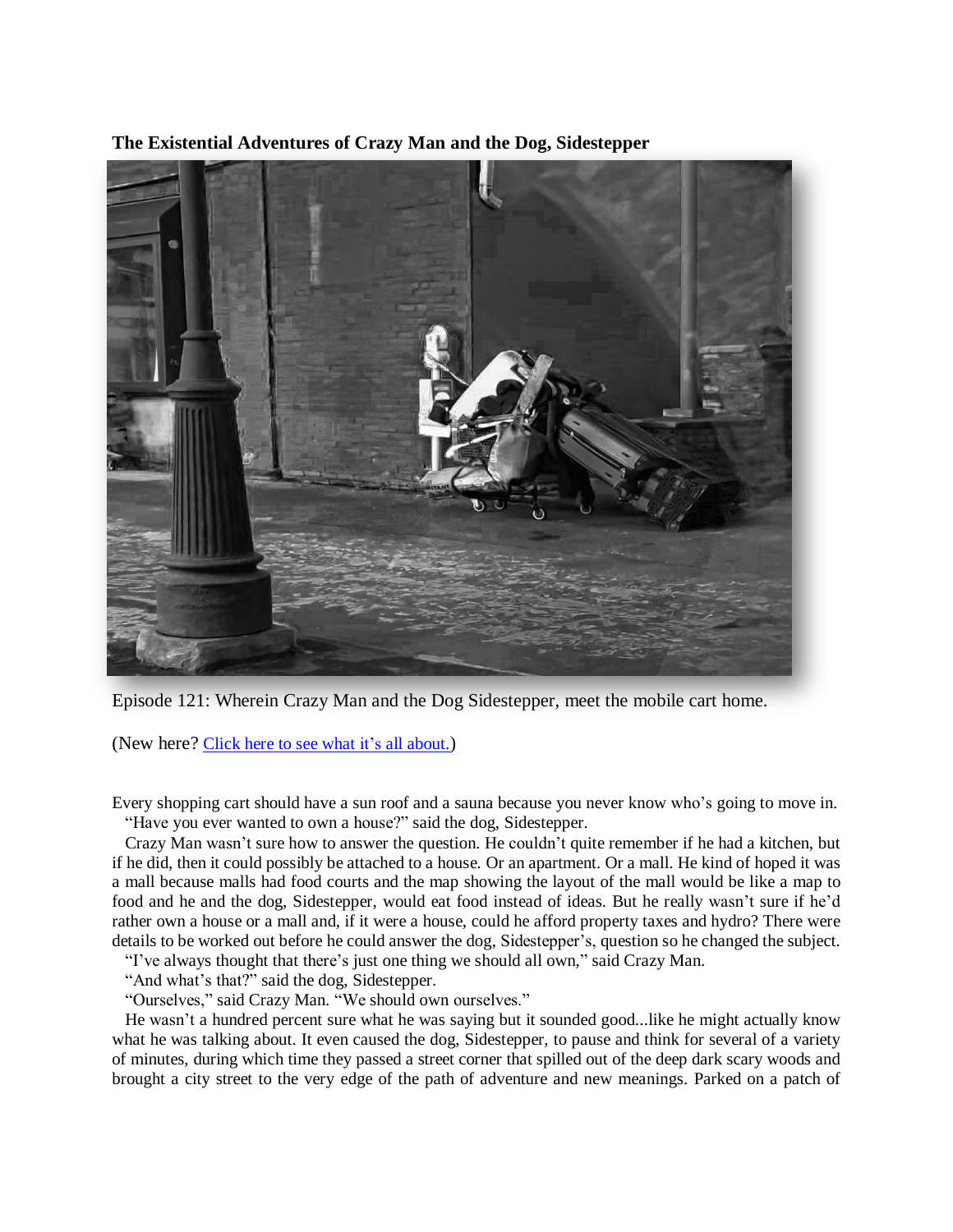sidewalk was one of the strangest contraptions ever seen my man or dog. They stopped and stared, discussed and explored and considered all the relevant data before the dog, Sidestepper, said, "What are you?"

 The strange contraption shook slightly and wobbled on its wheels. It appeared to pull forward a few inches and then back up a few inches.

 "I am a mobile cart home," said the mobile cart home. "There are those whose freedom from life depends on their right to see, at all times, everything they have to lose."

 Crazy Man and the dog, Sidestepper, were impressed. They'd always had soft spots in their hearts for those who have everything to lose, especially when they could see it.

 "Most people don't know what they have to lose," said the mobile cart home. "Until it's gone…and all that's left is the whining."

 Crazy Man and the dog, Sidestepper, having heard this or a similar lecture at some point in their lives prepared themselves for sleep. They ensured their eyes were open, their mouths closed and their minds elsewhere. The mobile cart home sensed their preparations and said, "I contain a mobile cart home bomb and will blow up, taking you with me to an uncertain doom, if you fall asleep."

 Crazy Man and the dog, Sidestepper, were suddenly awake. Their eyes were wide and aware; their minds, crisp with wakefulness.

"We would never fall asleep if it meant we would be blown up," said Crazy Man.

 The mobile cart home considered these words and arrived at the same conclusion it had arrived at when it was just useless ore under the ground waiting to be mined and manufactured into something. It actually didn't feel like blowing up at the moment. Maybe another time! It smiled as only mobile cart homes can smile and said, "OK. I was just joking. I won't really blow up. I mean, how silly would that be? I would be blowing myself up as well and I wouldn't be much of a mobile cart home then, would I?"

 Noticing a slightly more jovial mood in the mobile cart home's manner, Crazy Man and the dog, Sidestepper, were overjoyed. In fact, after doing his it's-not-night-time-but-I-have-my-international-mysteryman-diving-suit-so-I'm-going-to-dance-in-the-sun dance, Crazy Man said, "But blowing up or not, we would die in wars and domestic confrontations for your right to protect the rights of those who need to see everything they have to lose."

 If a mobile cart home could nod agreement then this one on this day and this context would have nodded sure, fine, hunky-dory, good…but who's ever heard of a mobile cart home nodding, let alone nodding agreement? Instead, the mobile cart home said, "Thank you. It's all in knowing whether you live in a house or a castle."

 Suddenly wary that the mobile home cart might be trying to stick something thought-provoking into the conversation, the dog, Sidestepper, said, "How long have you been here?

 Ignoring this heinous attempt to steer past anything thought-provoking, the mobile cart home said, "When you come home to a castle, your stuff is still there. When you come home to me, I might be gone because no castle was ever on wheels." The dog, Sidestepper, was suddenly aware that this mobile cart home was completely insane.

 This made him smile. Seeing the smile spreading across the dog, Sidestepper's, ridiculously tiny head attached to a round ball of dog fur with a twig of a tail, all of it perched on four long skinny legs, Crazy Man backed up and scanned the sky for a cloud to gaze at. He avoided direct viewing of the smile, but the mobile cart home saw it...saw the tiny doggie lips unfurl over two rows of gleaming razor sharp teeth that seemed to increase in size and sharpness as the lips tightened. Those teeth pulsated and grew toward the mobile cart home, smiling with an insanity beyond all the castles and carts in the world.

 In a snap, the teeth were gone, the smile was gone and the mobile cart home was suddenly feeling normal. Crazy Man was still looking for a cloud. Two clouds hiding behind a faraway mountain pointed at Crazy Man and giggled. The dog, Sidestepper, licked his lips and said, "No castle was ever mobile, making them doomed by meteors and accidental nuclear bombings, no matter how much warning time."

 The mobile cart home kicked this around in its already stuffed bucket and said, "You speak with great wisdom, you strange looking dog...as though the words are put in your mouth by some invisible narrator. But you're still a bastard. And so's the weird guy in the car racing outfit."